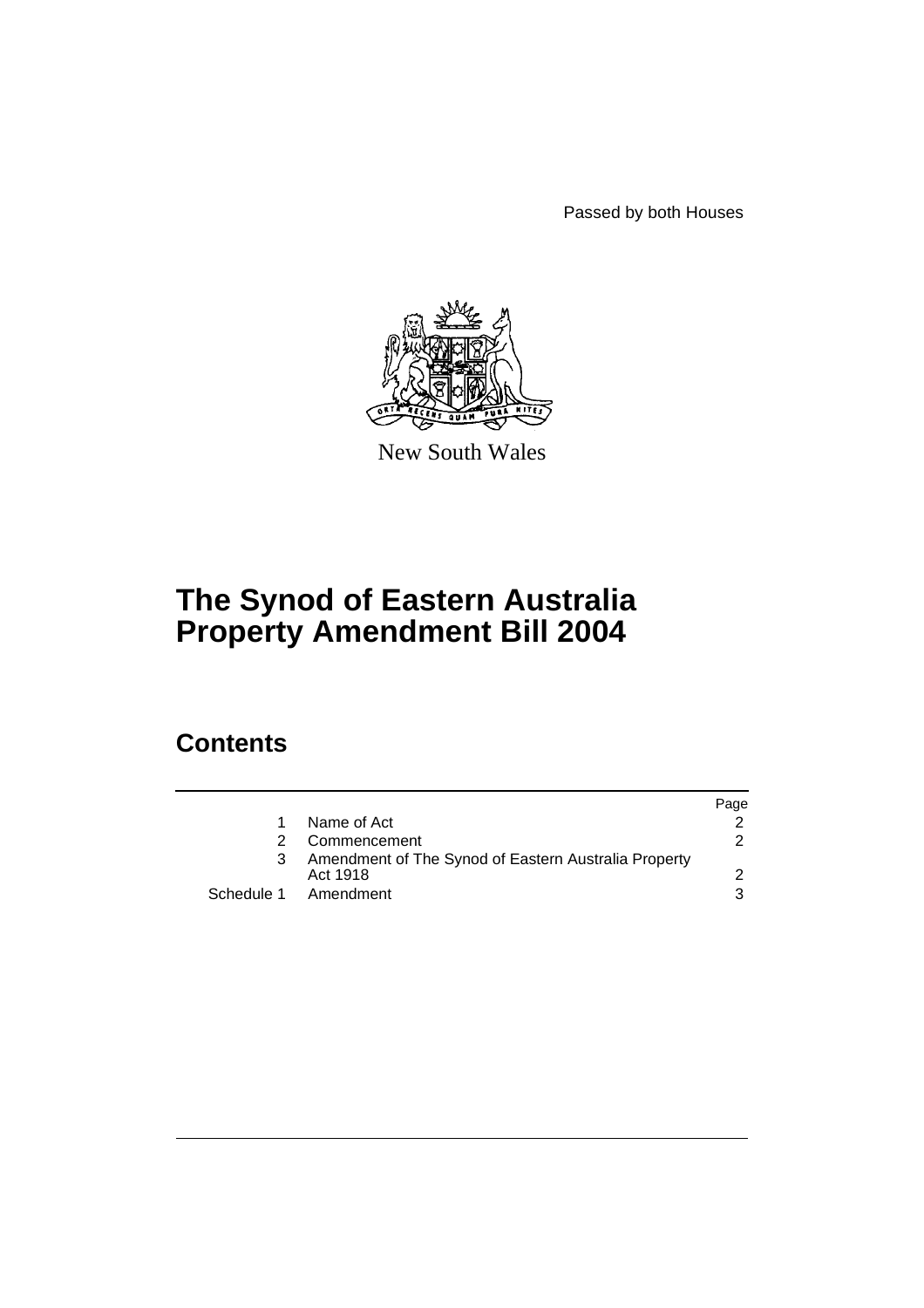*I certify that this PUBLIC BILL, which originated in the LEGISLATIVE ASSEMBLY, has finally passed the LEGISLATIVE COUNCIL and the LEGISLATIVE ASSEMBLY of NEW SOUTH WALES.*

> *Clerk of the Legislative Assembly. Legislative Assembly, Sydney, , 2004*



New South Wales

# **The Synod of Eastern Australia Property Amendment Bill 2004**

Act No , 2004

An Act to amend *The Synod of Eastern Australia Property Act 1918* to provide for the indemnification of certain office bearers; and for other purposes.

*I have examined this Bill, and find it to correspond in all respects with the Bill as finally passed by both Houses.*

*Chairman of Committees of the Legislative Assembly.*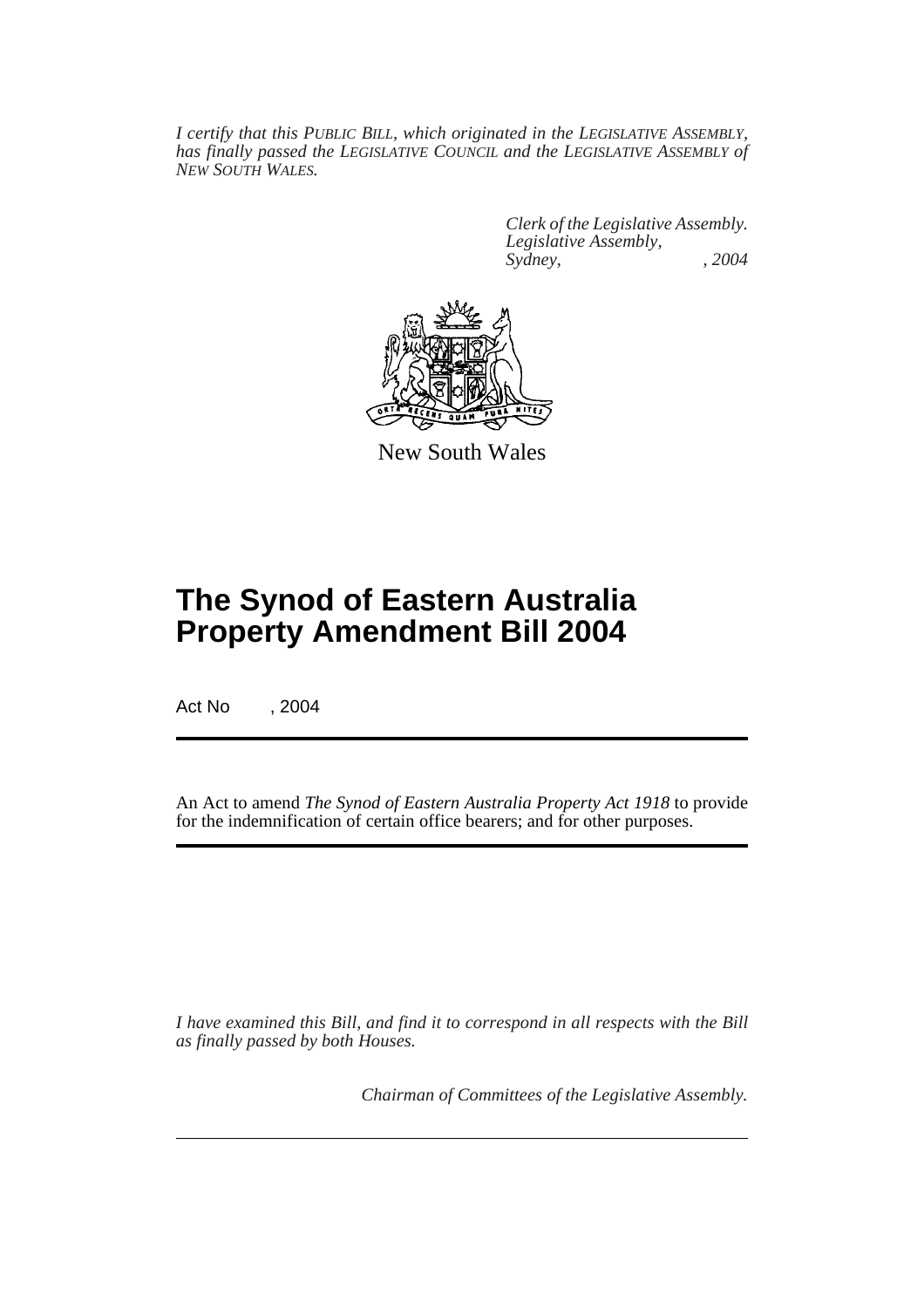### **The Legislature of New South Wales enacts:**

### **1 Name of Act**

This Act is *The Synod of Eastern Australia Property Amendment Act 2004*.

#### **2 Commencement**

This Act commences on the date of assent.

### **3 Amendment of The Synod of Eastern Australia Property Act 1918**

*The Synod of Eastern Australia Property Act 1918* is amended as set out in Schedule 1.